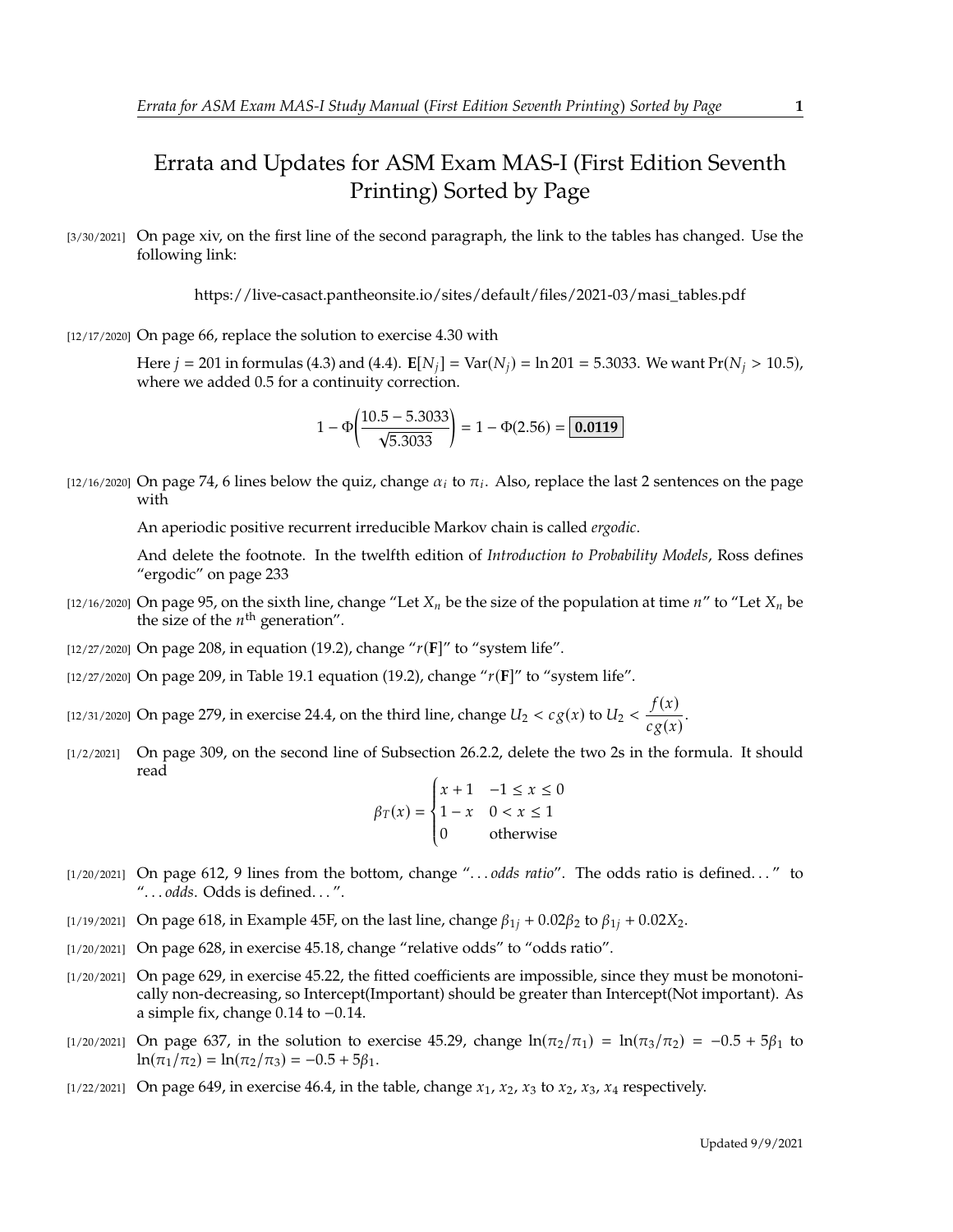- $[1/22/2021]$  On page 659, in the solution to exercise 46.19, on the second to last line, there should be a line break between  $\binom{2.698}{6.12}$  and **b**<sup>(1)</sup>.
- [1/23/2021] On page 671, in exercise 47.14, the last sentence should be "Calculate the scores vector for  $\mu$  and  $\sigma$ .
- [1/23/2021] On page 672, in exercise 47.17, the fifth model should include **x**1; replace **x**2, **x**3, **x**4, **x**<sup>5</sup> with **x**1, **x**2, **x**3, **x**4, **x**5.
- [1/24/2021] On page 678, on the displayed line 8 lines from the bottom of the page, change  $(\mathbf{y} \widehat{\mathbf{y}}^T)$  to  $(\mathbf{y} \widehat{\mathbf{y}})^T$ .
- [3/17/2021] On page 697, change the last sentence of Quiz 49-1 to

Determine the lowest significance level (1%, 2%, 5%, 10%, 20%) at which the hypothesis is rejected.

[3/17/2021] On pages 697–698, there are several errors in the solution to Example 49C. Here is the correct solution:

**SOLUTION:** The restriction means

$$
y_i = \beta_1 + \beta_2 x_{i2} + (\beta_2 + 1)x_{i3} + \varepsilon_i
$$

Collecting  $\beta_1$  terms, this becomes

$$
y_i - x_{i3} = \beta_1 + \beta_2(x_{i2} + x_{i3}) + \varepsilon_i
$$

We now compute the error sum of squares for both models. For the original 3-parameter model, the design matrix is

$$
\mathbf{X} = \begin{pmatrix} 1 & 1 & 2 \\ 1 & 2 & 1 \\ 1 & 3 & 7 \\ 1 & 5 & 3 \\ 1 & 7 & 4 \\ 1 & 8 & 10 \end{pmatrix}
$$

The fitted parameters are

$$
(\mathbf{X}^{\mathsf{T}}\mathbf{X})^{-1} = \begin{pmatrix} 0.67965 & -0.08432 & -0.03280 \\ -0.08432 & 0.04421 & -0.02383 \\ -0.03280 & -0.02383 & 0.03024 \end{pmatrix}
$$

$$
\mathbf{X}^{\mathsf{T}}\mathbf{y} = \begin{pmatrix} 104.2 \\ 714.6 \\ 799.2 \end{pmatrix}
$$

$$
(\mathbf{X}^{\mathsf{T}}\mathbf{X})^{-1}\mathbf{X}^{\mathsf{T}}\mathbf{y} = \begin{pmatrix} 8.8184 \\ 0.7220 \\ 2.5378 \end{pmatrix}
$$

The fitted values are  $\hat{y}_i = 14.61, 12.80, 28.75, 20.04, 24.03, 39.98$ . The error sum of squares is  $\sum (y_i - \hat{y}_i)^2 = 56.52.$ 

For the alternative regression, the revised variables are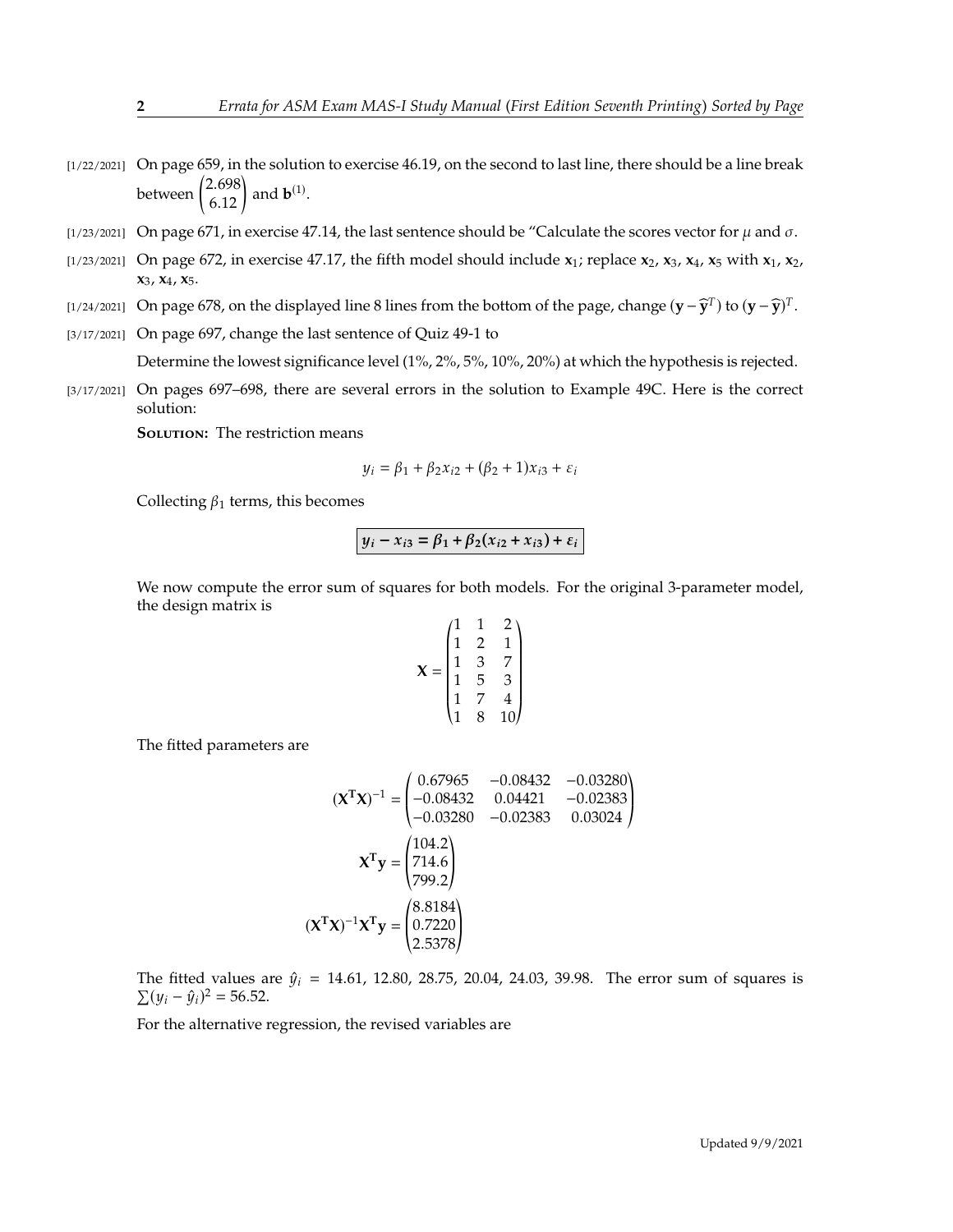| $x_2 + x_3$ | $\mathbf{v}-\mathbf{x}_3$ |
|-------------|---------------------------|
| 3           | 8.1                       |
| 3           | 14.0                      |
| 10          | 23.5                      |
| 8           | 21.3                      |
| 11          | 16.9                      |
| 18          | 29.4                      |

Let the revised independent variable be  $x^* = x_2 + x_3$  and let the revised dependent variable be **y**<sup>\*</sup> = **y** − **x**<sub>3</sub>. So we are fitting  $y_i^* = \beta_1 + \beta_2 x_i^*$ .

The fitted parameters are

$$
b_2 = \frac{\sum (x_i^* - \bar{x}^*)(y_i^* - \bar{y}^*)}{\sum (x_i^* - \bar{x}^*)^2} = \frac{186.97}{158.83} = 1.1765
$$
  

$$
b_1 = \bar{y}^* - b_2 \bar{x}^* = 18.867 - 1.1765(8.8333) = 8.4743
$$

Recall that the error sum of squares is the total sum of squares,  $\sum (y_i^* - \bar{y}^*)^2$ , minus the regression<br>sum of squares,  $\sum (G^* - \bar{g}^*)^2$ . Since  $G^* = h + h$  of and  $\bar{g}^* = h + h + \bar{g}^*$ . The regression sum of squares sum of squares,  $\sum (\hat{y}_i^* - \bar{y}^*)^2$ . Since  $\hat{y}_i^* = b_1 + b_2 x_i^*$  and  $\bar{y}^* = b_1 + b_2 \bar{x}^*$ , The regression sum of squares is  $\sum b_2^2 (x_i^* - \bar{x}^*)^2$ . Now,  $\sum (y_i^* - \bar{y}^*)^2 = 281.8133$  and  $\sum (x_i^* - \bar{x}^*)^2 = 158.8333$ . Therefore the error sum  $\sum_{1}^{n} \frac{1}{2}$  of squares is

$$
\sum (y_i^* - \bar{y}^*)^2 - b_2^2 \sum (x_i^* - \bar{x}^*)^2 = 282.8133 - 1.1771^2 (158.8333) = 61.97
$$

Since  $n = 6$  and  $p = 3$ , then  $n - p = 3$ . Also, the number of restrictions is  $q = 1$ . The F statistic is

$$
F_{q,n-p} = F_{1,3} = \frac{(61.97 - 56.52)/1}{(56.52/3)} = \boxed{0.2888}
$$

- [8/31/2021] On page 699, on the third line of the fourth paragraph of Section 49.2, change "low" (at the end of the sentence) to "high".
- [3/17/2021] On page 714, change the last sentence of the solution to Quiz 49-1 to

So 20% is the lowest significance level at which the hypothesis is rejected.

- [9/9/2021] On page 721, delete exercise 50.14, which is a duplicate of exercise 50.9.
- [12/18/2020] On page 726, in exercise 51.4, in the third bullet, change x to  $x_2$ .
- [3/30/2021] On page 749, in exercise 52.17II, change "all  $i$  and  $j$ " to "some  $i$  and  $j$ ".
- $[3/30/2021]$  On page 773, exercise 53.14 is defective in that you are not given the size of the cell,  $n_5$ , so you cannot calculate the deviance residual.
- [3/30/2021] On page 787, in the second bullet of Section 55.1, on the second line, change "cannot decrease the RSS and will almost surely increase it" to "cannot increase the RSS and will almost surely decrease it".

[12/18/2020] On page 809, in the solution to exercise 56.16, replace the final answer  $(\hat{\beta}_1, \hat{\beta}_2)$  with  $(\hat{\beta}_1, \hat{\beta}_2) = (3, 0)$ .

[2/27/2021] On page 811, in exercise 56.20, in the table, change the value for Y corresponding to  $X_1 = 3$ ,  $X_2 = 4$ from 4 to 5.